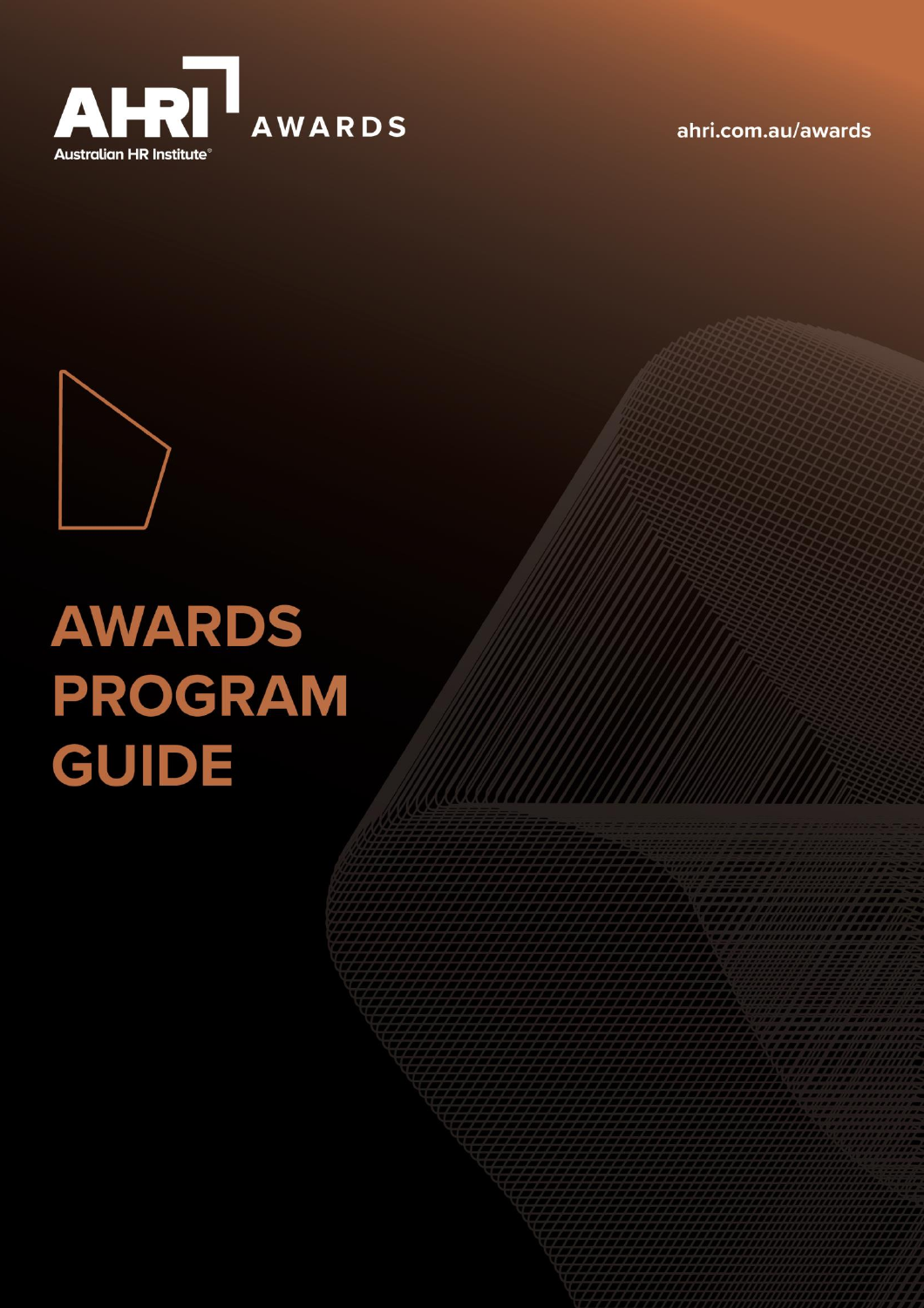## **CONTENTS**

| 10 |
|----|

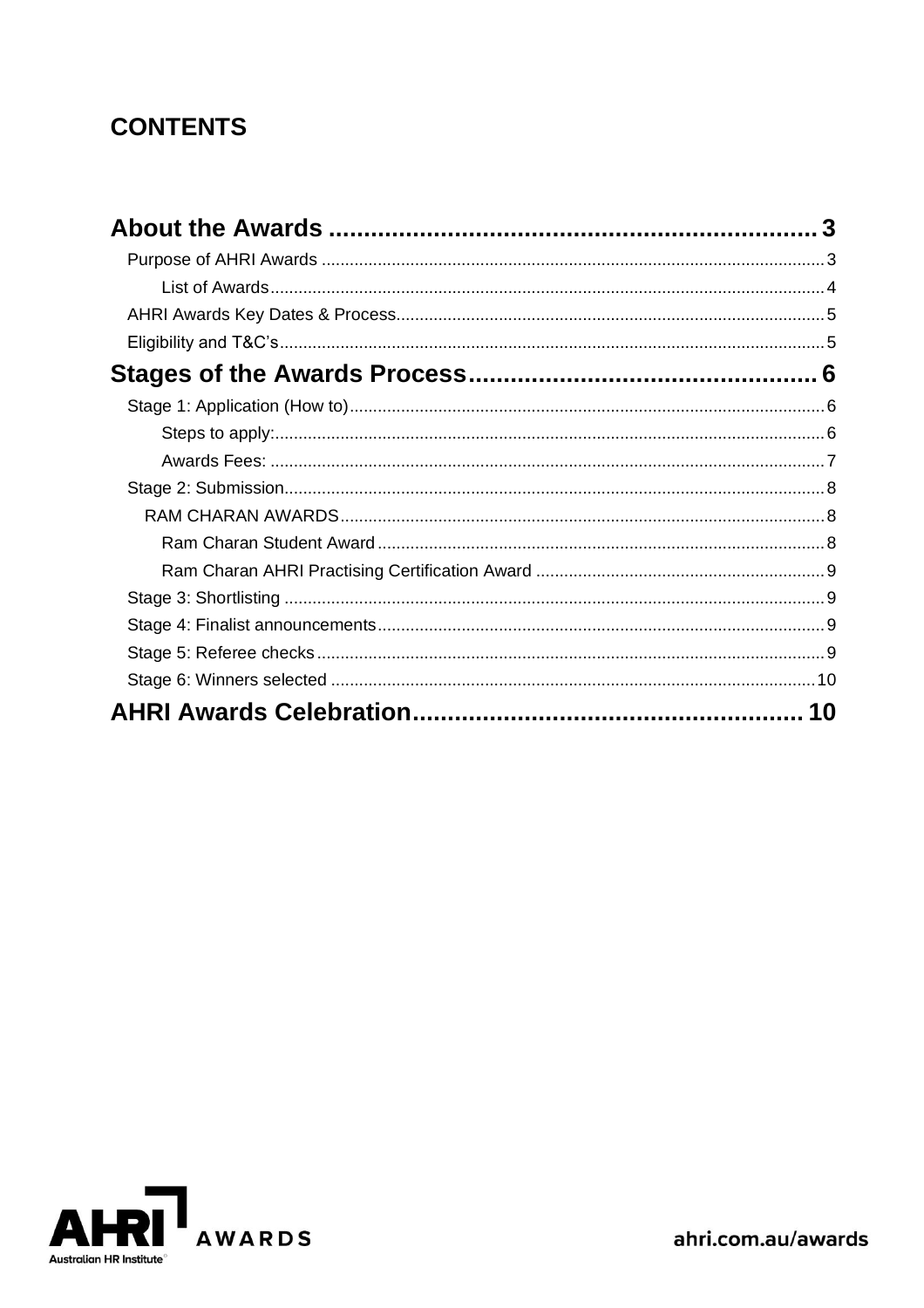# <span id="page-2-0"></span>**About the Awards**

In its 25th year, the 2022 AHRI Awards are looking to celebrate excellence in HR across 25 awards for both HR individuals and organisations including 1 scholarship. To be eligible to apply, you or your team need to be in HR and practising great, innovative HR.



At the end of 2022 we will host a night of celebration, acknowledging the great HR initiatives which have come to light and announcing the winners of each award, with HR peers, HR elite and of course colleagues, family and friends there to help celebrate.

### <span id="page-2-1"></span>**Purpose of AHRI Awards**

The AHRI Awards aims to recognise and celebrate HR excellence through a range of individual and organisational awards. For a full list of the AHRI Awards refer to the following table.



ahri.com.au/awards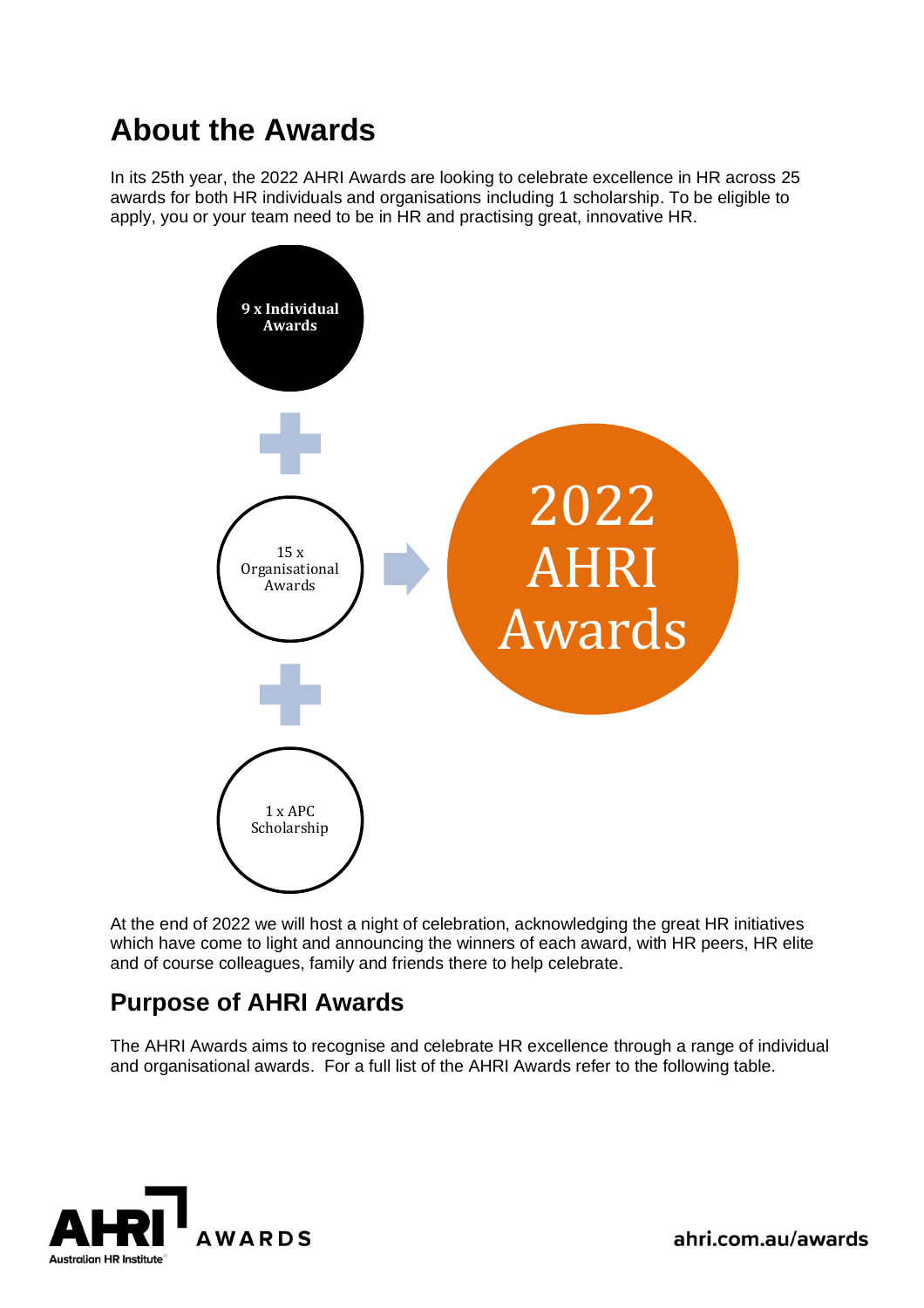#### <span id="page-3-0"></span>**List of Awards**

| <b>AWARDS</b>                                          | <b>AWARD TYPE</b>                        |  |
|--------------------------------------------------------|------------------------------------------|--|
| CEO Diversity and Inclusion Champion                   |                                          |  |
| <b>HR Leader</b>                                       | Individual                               |  |
| <b>HR Practitioner</b>                                 |                                          |  |
| <b>HR Rising Star</b>                                  |                                          |  |
| <b>HR Academic</b>                                     |                                          |  |
| HR Diversity and Inclusion Champion                    |                                          |  |
| <b>CEO HR Champion</b>                                 |                                          |  |
| Undergraduate HR Student                               |                                          |  |
| <b>AHRI Practicing Certification*</b>                  |                                          |  |
| <b>AHRI Professional Certification Scholarship</b>     |                                          |  |
| <b>Technology Impact</b>                               | <b>Contemporary HR</b><br>Organisational |  |
| Innovation and Creativity                              |                                          |  |
| Organisational Development                             |                                          |  |
| <b>Workplace Relations</b>                             |                                          |  |
| Aboriginal & Torres Strait Islander Peoples Employment |                                          |  |
| <b>Gender Equality</b>                                 |                                          |  |
| <b>Cross Cultural Management</b>                       | Diversity & Inclusion<br>Organisational  |  |
| <b>Disability Employment</b>                           |                                          |  |
| LGBTIQ+ Inclusion                                      |                                          |  |
| <b>Generational Diversity</b>                          |                                          |  |
| <b>Talent Management</b>                               | Talent                                   |  |
| Leadership Development                                 | Organisational                           |  |
| <b>Workplace Mental Health</b>                         |                                          |  |
| Inclusive Workplace                                    | Workplace Wellbeing<br>Organisational    |  |
| <b>Health and Wellbeing</b>                            |                                          |  |

\* Requirements are slightly different – please refer to page 8 & 9.

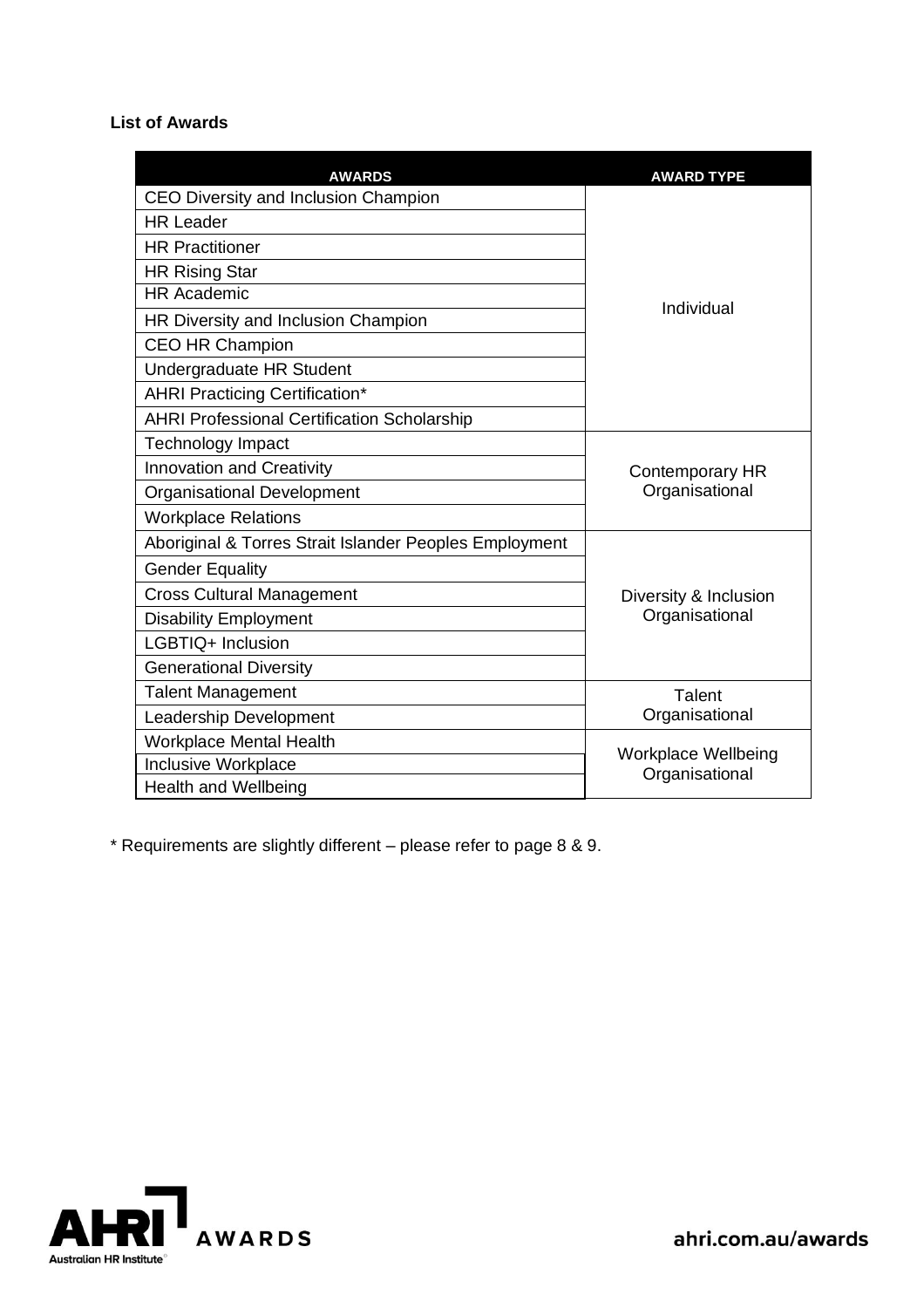## <span id="page-4-0"></span>**AHRI Awards Key Dates & Process**

| Stage                          | <b>Process</b>                   | 2022 Date      |
|--------------------------------|----------------------------------|----------------|
| 1. Application                 | Applications open *              | 15 March       |
|                                | Applications close               | 27 May         |
| 2. Submission                  | Submissions due **               | 17 June        |
| 3. Shortlisting                | Shortlisting panels              | 4 Jul - 17 Sep |
| 4. Finalist announcements      | Via email                        | End of Sep     |
| 5. Referee Checks              | If required                      | $Jul - Oct$    |
| 6. Winners selected            | National judging panel & patrons | Oct            |
| <b>AHRI Awards Celebration</b> | Winners announced                | Late Nov       |

Potential applicants will need to familiarise themselves mainly with Stages 1 and 2. During these stages applicants need to decide which awards to enter for, gather all the relevant information and supporting evidence you require for your submission and ensure you apply and submit by the cut off dates.

\*The **Application** stage is the registration and payment stage – indicating your intent to submit.

\*\*The **Submission** stage is when you complete the detail of meeting/exceeding the criteria for the award(s) you are applying for, including uploading supporting documentation (e.g. referee statements and evidence).

## <span id="page-4-1"></span>**Eligibility and T&C's**

For full details of the eligibility requirements refer to the criteria for the specific award and visit our website for the [AHRI T&C's](https://www.ahri.com.au/wp-content/uploads/conditions-of-entry_ahri-awards_2022.pdf)

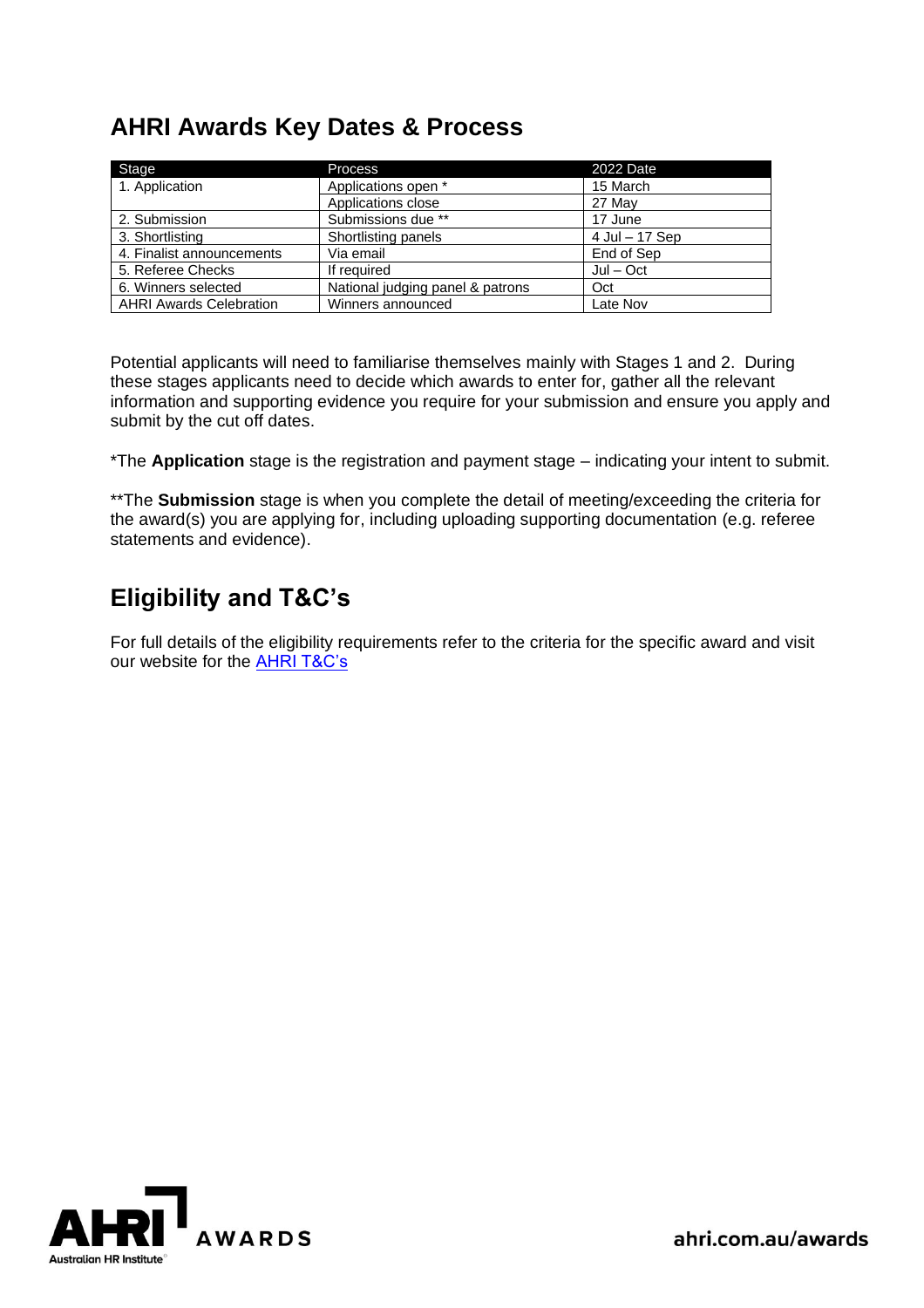# <span id="page-5-0"></span>**Stages of the Awards Process**

#### <span id="page-5-1"></span>**Stage 1: Application (How to)**

The Application for an award is a quick and simple process.

- Visit AHRI.com.au/awards
- Go to Awards, select the award you want to apply for
- go to the view criteria/apply now and complete your details and make your payment.

#### <span id="page-5-2"></span>**Steps to apply:**

1. **Decide your awards.** When considering which awards to apply for read carefully the specific award's description and criteria. There may be more than one award which you want to apply for with a single initiative but ensure you **address the awards specific criteria for each submission**.

If you are unsure or unclear as to which award would best suit you or your organisation, please don't hesitate to contact the AHRI Awards team and we will assist you.

- **Complete an online application.** Once you have determined the award(s) you wish to apply for, you will need to complete the online application by visiting AHRI.com.au/awards
- Applications open 15<sup>th</sup> March 2022
- Applications close 20<sup>th</sup> May 2022

Note: Submissions close 17<sup>th</sup> June 2022

To complete the online application, you will need to apply as either:

- **AHRI members** you will need a current AHRI membership number and \$465 per award.
- **Non-members\*** –\$700 per award.

You will also need to have:

- **Contact details**  the person handling the administration and logistics of the application throughout the award process.
- **Applicant details** for every award you select you will be required to enter the name of the applicant
	- individual awards the full name of the person nominating (being nominated) plus organisation details.
	- organisational awards the name of the organisation.
- **Award(s) that you wish to apply for** If you want to apply for multiple awards you must apply for all in the one online application.
- **Credit card details for payment** payment is required at the time of application and your application will not be valid if this step has not been completed.

Receipts will be sent automatically via email once the transaction is complete. Please note: the Ram Charan Student Award is free to enter.



ahri.com.au/awards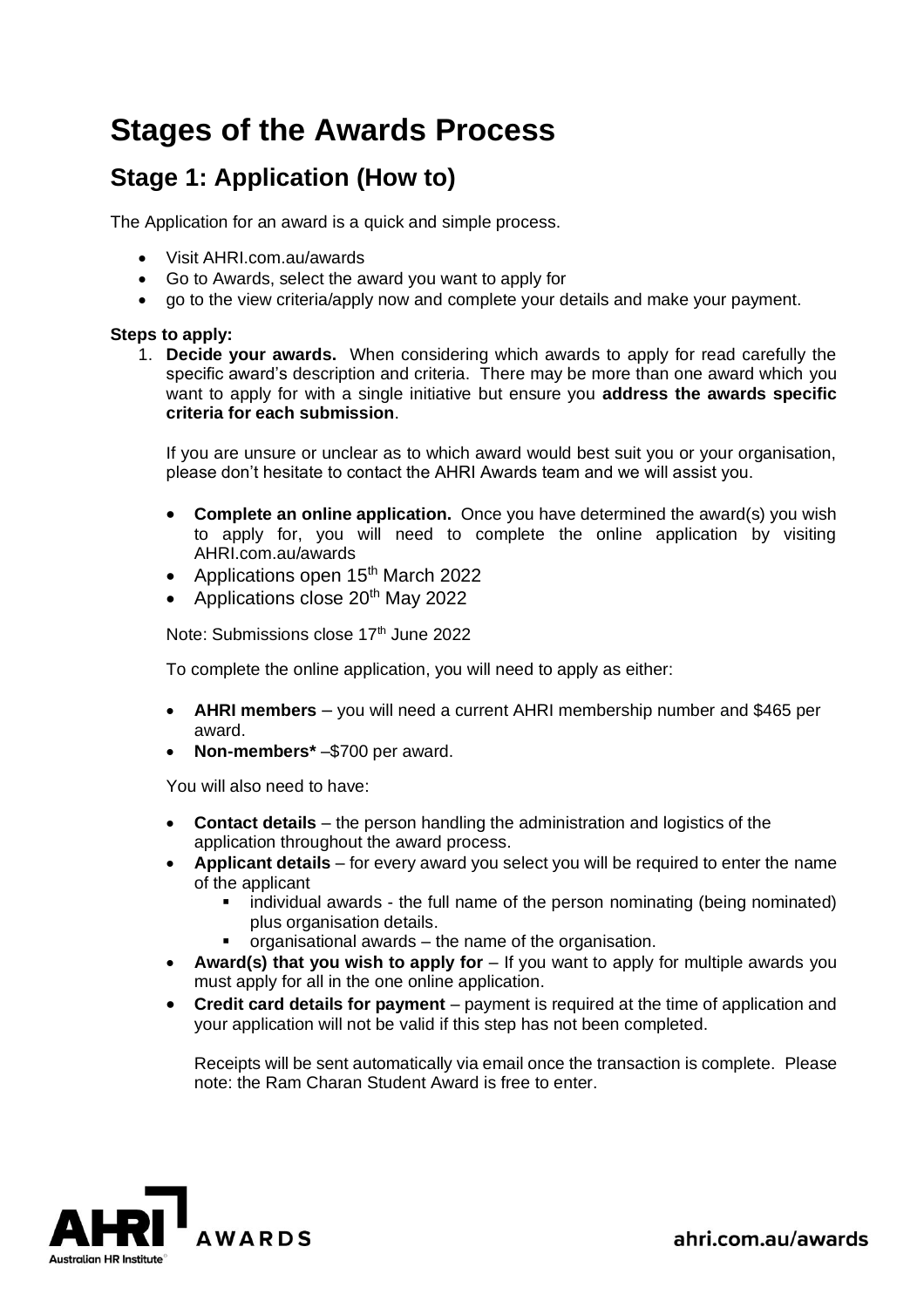\*To become an AHRI member and receive the member rate visit [https://www.ahri.com.au/ahri](https://www.ahri.com.au/ahri-membership/individual-membership/)[membership/individual-membership/](https://www.ahri.com.au/ahri-membership/individual-membership/) AHRI membership offers many great benefits including significant discounts on the Award fees.

#### <span id="page-6-0"></span>**Awards Fees:**

| Awards                      | <b>AHRI Member Fee</b>                 | Non-Member fee | <b>Note</b>                                                                                      |
|-----------------------------|----------------------------------------|----------------|--------------------------------------------------------------------------------------------------|
| Undergraduate HR<br>Student | Free<br>(AHRI student members<br>only) | N/A            |                                                                                                  |
| Member only awards #        | \$465                                  | N/A            | . HR Leader<br>. HR Practitioner<br>. HR Rising Star<br>. HR Diversity and Inclusion<br>Champion |
| All other Awards            | \$465                                  | \$700          | AHRI professional memberships<br>start at \$396^                                                 |

^Contact AHRI Membership to find out about the different types of membership available and the benefits that AHRI membership can give you.

#Member only awards – there are only 4 awards that you MUST be a member to apply for. If you are not yet a member you can complete a membership application and will then be eligible to apply

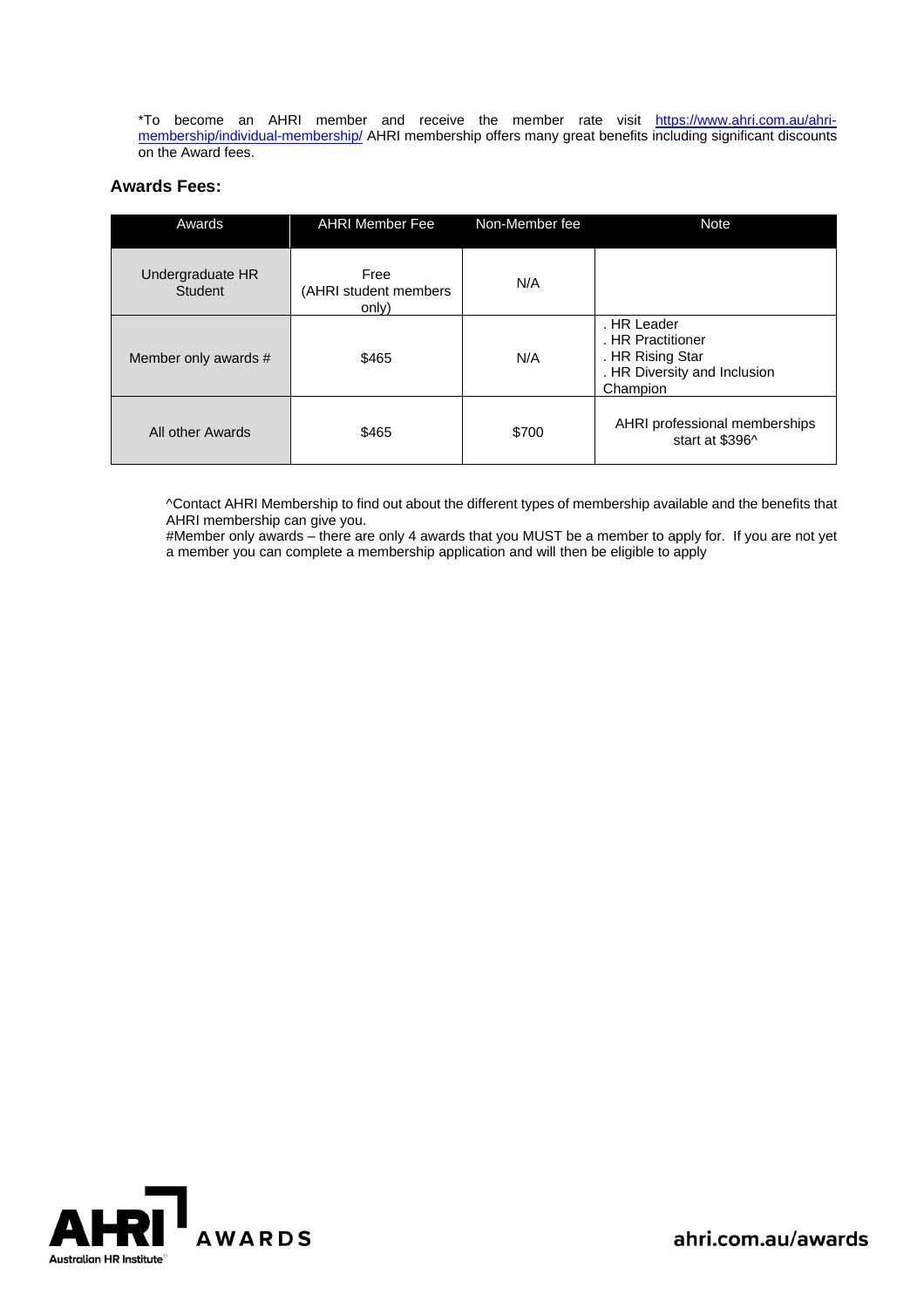## <span id="page-7-0"></span>**Stage 2: Submission**

The AHRI Awards strive to provide a robust submissions process that helps to give the AHRI awards its credibility and great standing in the HR community.

The submission is the 'work' part of your application, where you complete all the documents, gather all necessary evidence and provide your referees.

At the completion of your online application, you will receive an email within 1 to 2 business days with a link to the AHRI Awards submission portal.

#### **Submissions are due midnight 17 th June 2022**.

The AHRI Awards submission portal will contain the following information:

- **Criteria information** lists and defines the award criteria and gives examples of supporting evidence required for the award.
- **Submission form** for providing details of the initiative, the challenge and the outcomes.
- **Checklist** –assists the judges with reviewing the submission and a checklist for the applicant. (Student Award Checklist is a Rubric)
- **Upload capability for:**
	- **Evidence–evidence to support the application**
	- **Referee/Reference information** –2 to 3 referees/references

#### **STUDENT AWARDS**

The two Student Awards (Undergraduate HR Student Award and AHRI Practising Certification) have been made possible by a generous donation to the Australian HR Institute (AHRI) from Ram Charan, a world-renowned author, speaker and business advisor. Both awards have no application fee. Please see eligibility requirements for both awards below:

#### <span id="page-7-1"></span>**Undergraduate HR Student**

The 2022 Undergraduate HR Student recognises undergraduate HR students who demonstrate excellence by telling us about the changing nature of the psychological contract and the challenges for organisations and HR

The Ram Charan Student Award submission portal includes:

- Submission & Essay guidelines
- Submission form
- Assessment Rubic

**Cost:** There is no cost to submit in this award.

**Eligibility:** Open to AHRI student members only

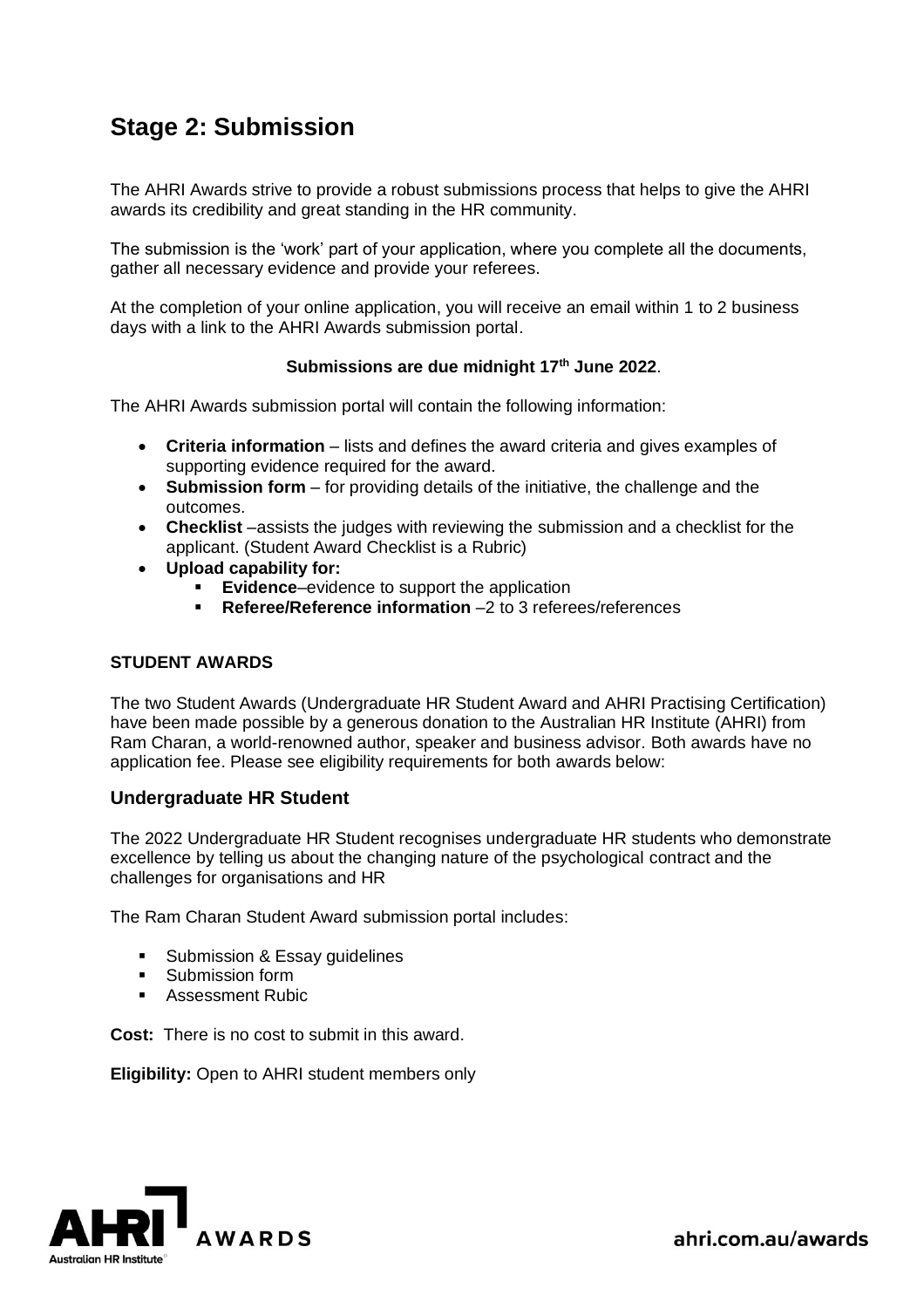#### <span id="page-8-0"></span>**AHRI Practising Certification**

AHRI Practising Certification will recognise the best performing certified graduate of the AHRI Practising Certification Program (APC).

There is NO submission required for this award.

**Cost:** There is no cost to submit in this award.

**Eligibility:** All APC Australian based students who apply for AHRI professional certification between August 2021 and August 2022 are automatically considered for this award. For further information about the AHRI Practising Certification Program see https://ahri.com.au/hrcertification/

## <span id="page-8-1"></span>**Stage 3: Shortlisting**

Once the award submissions close, all submissions along with supporting evidence, and other documents provided will be supplied to the shortlisting panels for the first stage of the judging process.

The shortlisting panels comprise of representatives from AHRI member committees, leading industry practitioners, academics and award partners. The panel members will individually assess applications before meeting to discuss each application and determine the shortlisted finalists. Each submission will be rated against the award criteria.

#### <span id="page-8-2"></span>**Stage 4: Finalist announcements**

All applicants will be contacted via email at the end of September 2022 and notified of the outcome of their submission.

The finalists will be announced to the greater HR community through AHRI channels [\(HRM](https://www.ahri.com.au/resources/hrmonthly) [magazine,](https://www.ahri.com.au/resources/hrmonthly) [AHRI Awards website,](http://www.ahri.com.au/awards) and the [What's on at AHRI](https://www.ahri.com.au/resources/keeping-up-to-date-with-ahri) e-newsletter) in early October.

#### <span id="page-8-3"></span>**Stage 5: Referee checks**

The panel judges, national judges and patrons will determine if there are any questions for referees. Please note that referee checks may be conducted at any stage of the judging upon request of the judges, but it is a requirement of the submission to supply referees prior to judging.

AHRI will contact referees on behalf of the judges either via email or phone with any questions from the judging panels if required.



ahri.com.au/awards